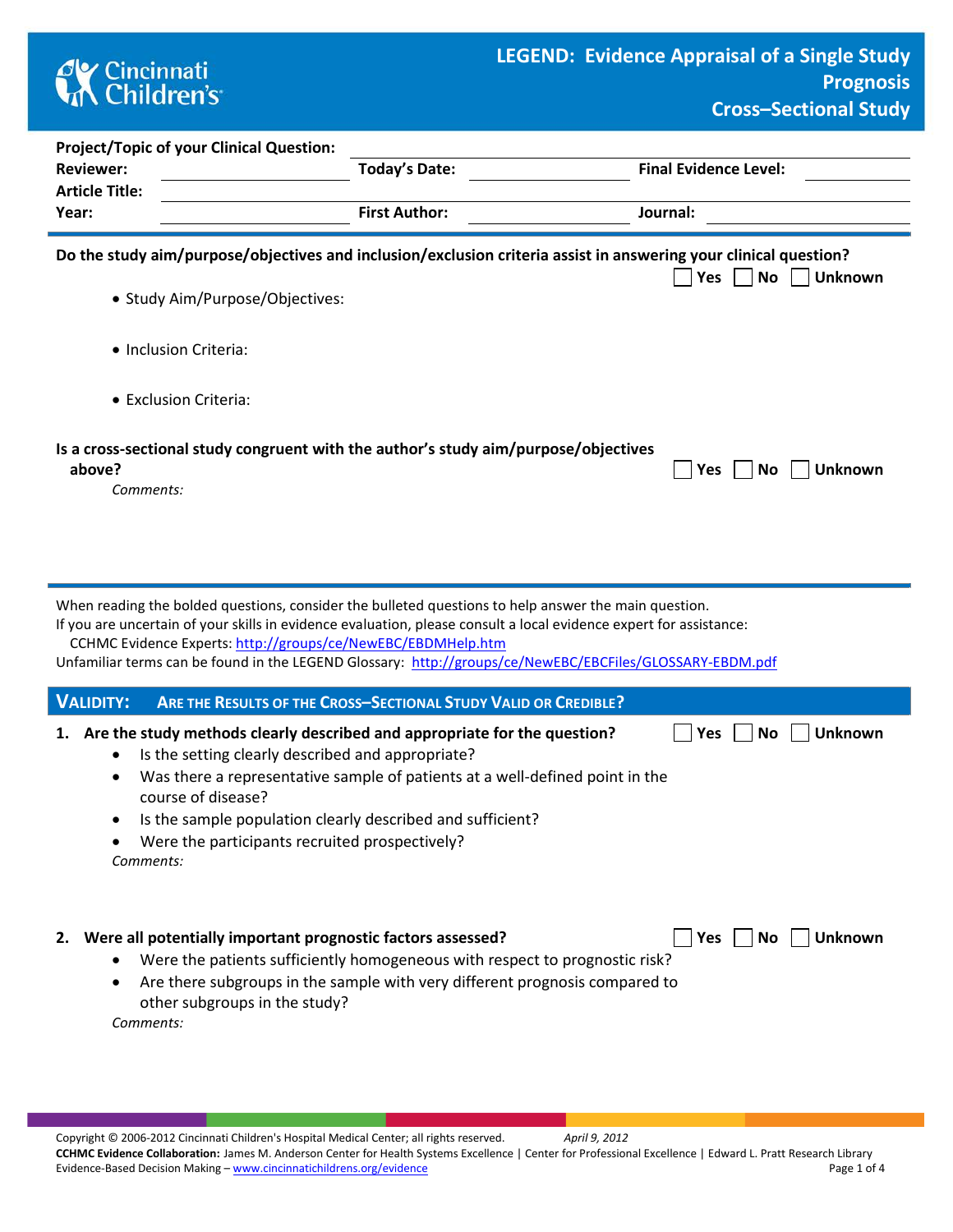|    | Cincinnati<br>A Children's                                                                                                                                                                                                                                                                                                                                                       |  |                     |           | <b>LEGEND: Evidence Appraisal of a Single Study</b><br><b>Prognosis</b><br><b>Cross-Sectional Study</b> |
|----|----------------------------------------------------------------------------------------------------------------------------------------------------------------------------------------------------------------------------------------------------------------------------------------------------------------------------------------------------------------------------------|--|---------------------|-----------|---------------------------------------------------------------------------------------------------------|
| 3. | Were objective and unbiased outcome criteria used?<br>Were the outcomes quantifiable and precisely measurable?<br>Were instruments used to measure the outcomes tested to be valid and reliable?<br>$\bullet$<br>Was the assessment of the outcome made independent of knowledge of<br>$\bullet$<br>prognostic factors?<br>Comments:                                             |  | <b>Yes</b>          | No        | <b>Unknown</b>                                                                                          |
|    | 4. Were all participants accounted for at the conclusion of the study?<br>Were withdrawals from the study explained?<br>Was the rate of attrition acceptable?<br>Comments:                                                                                                                                                                                                       |  | Yes                 | <b>No</b> | <b>Unknown</b>                                                                                          |
|    | 5. Was there freedom from conflict of interest?<br>Sponsor/Funding Agency or Investigators<br>Comments:                                                                                                                                                                                                                                                                          |  | Yes                 | <b>No</b> | <b>Unknown</b>                                                                                          |
|    | <b>ARE THESE VALID STUDY RESULTS IMPORTANT?</b><br><b>RELIABILITY:</b>                                                                                                                                                                                                                                                                                                           |  |                     |           |                                                                                                         |
|    | 6. Were the statistical analysis methods appropriate?<br>Were the statistical analysis methods clearly described?<br>$\bullet$<br>If subgroups in the sample had different prognostic factors (e.g., demographics,<br>$\bullet$<br>disease specifics, comorbidity), was an adjustment made for the differences between groups?<br>Does the prognosis change by age?<br>Comments: |  | Yes                 | <b>No</b> | <b>Unknown</b>                                                                                          |
|    | 7. Did the study have a sufficiently large sample size?<br>Was a power analysis described?<br>Did the sample size achieve or exceed that resulting from the power analysis?<br>Did each subgroup also have sufficient sample size (e.g., at least 6 to 12 participants)?<br>Comments:                                                                                            |  | Yes $\vert$ $\vert$ | No.       | <b>Unknown</b>                                                                                          |
| 8. | What are the main results of the study? (e.g., Helpful data: Page #, Table #, Figures, Graphs)                                                                                                                                                                                                                                                                                   |  |                     |           |                                                                                                         |
|    | How likely are the outcomes over time?<br>Absolute results (e.g., 5 year survival rate) or Relative results (e.g., risk from<br>prognostic factor) or Survival Curves (e.g., cumulative events)                                                                                                                                                                                  |  |                     |           |                                                                                                         |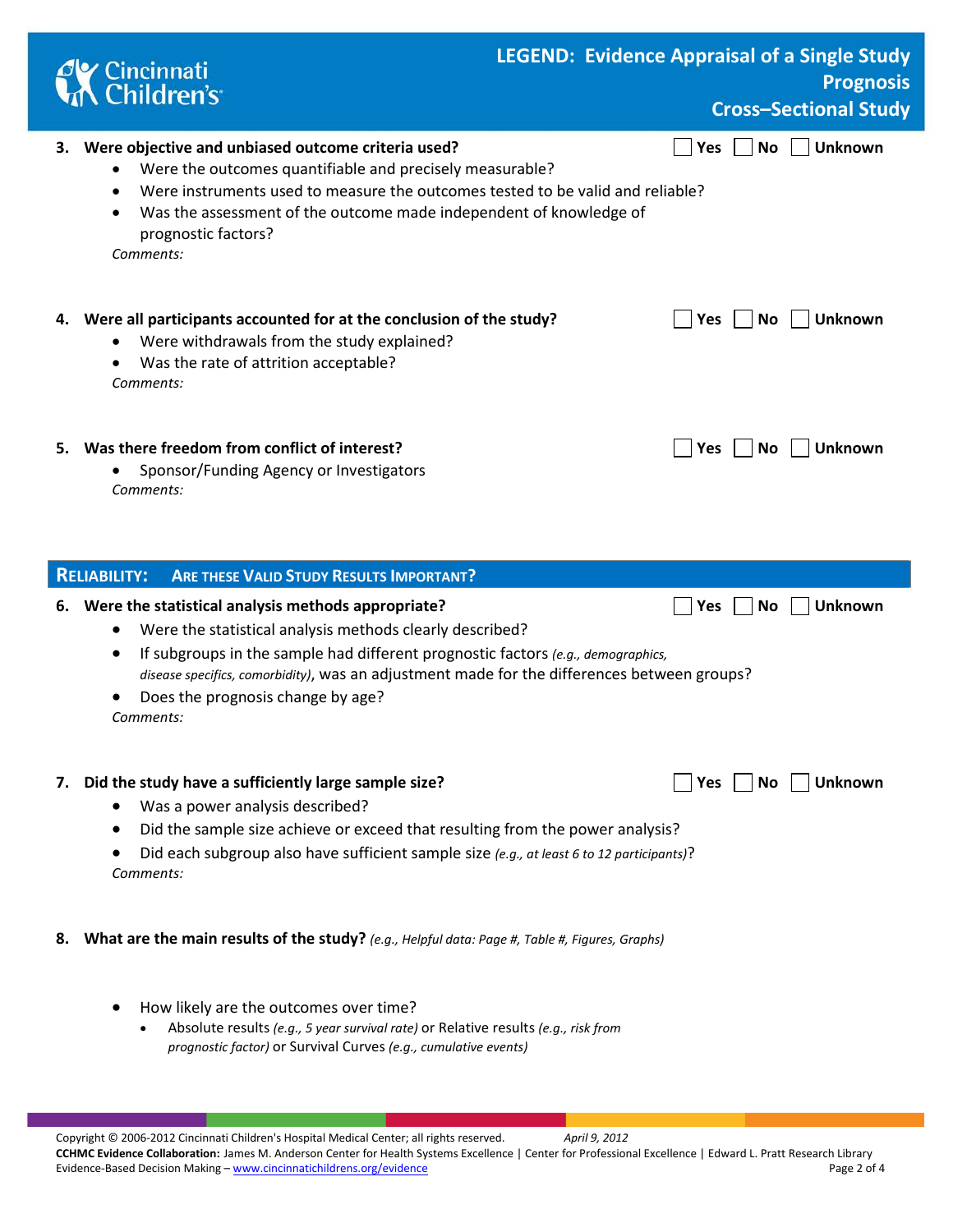| Cincinnati<br>Children's                                                                                                                                                   | <b>LEGEND: Evidence Appraisal of a Single Study</b><br><b>Prognosis</b><br><b>Cross-Sectional Study</b> |
|----------------------------------------------------------------------------------------------------------------------------------------------------------------------------|---------------------------------------------------------------------------------------------------------|
| What were the measures of statistical uncertainty (e.g., precision)?<br>$\bullet$<br>(Were the results presented with Confidence Intervals or Standard Deviations?)        |                                                                                                         |
| Were the results statistically significant?<br>9.<br>Comments:                                                                                                             | <b>Unknown</b><br><b>Yes</b><br>Nο                                                                      |
| 10. Were the results clinically significant?<br>If potential confounders were identified, were they discussed in relationship<br>$\bullet$<br>to the results?<br>Comments: | <b>Yes</b><br>Unknown<br>No                                                                             |

| <b>APPLICABILITY: CAN I APPLY THESE VALID, IMPORTANT STUDY RESULTS TO TREATING MY PATIENTS?</b> |                                                                                                                                                                                                                                                                                                                                              |                               |  |  |
|-------------------------------------------------------------------------------------------------|----------------------------------------------------------------------------------------------------------------------------------------------------------------------------------------------------------------------------------------------------------------------------------------------------------------------------------------------|-------------------------------|--|--|
|                                                                                                 | 11. Can the results be applied to my population of interest?<br>Is the setting of the study applicable to my population of interest?<br>$\bullet$<br>Do the patient outcomes apply to my population or question of interest?<br>$\bullet$<br>Were the patients in this study similar to my population of interest?<br>$\bullet$<br>Comments: | Unknown<br><b>Yes</b><br>No.  |  |  |
|                                                                                                 | 12. Are my patient's and family's values and preferences satisfied by the knowledge<br>gained from this study (such as outcomes considered)?<br>Comments:                                                                                                                                                                                    | <b>Unknown</b><br>Yes.<br>No. |  |  |
|                                                                                                 | 13. Would you include this study/article in development of a care recommendation?<br>Comments:                                                                                                                                                                                                                                               | Unknown<br>Yes<br>No.         |  |  |

**ADDITIONAL COMMENTS OR CONCLUSIONS ("TAKE-HOME POINTS"):** 

ı